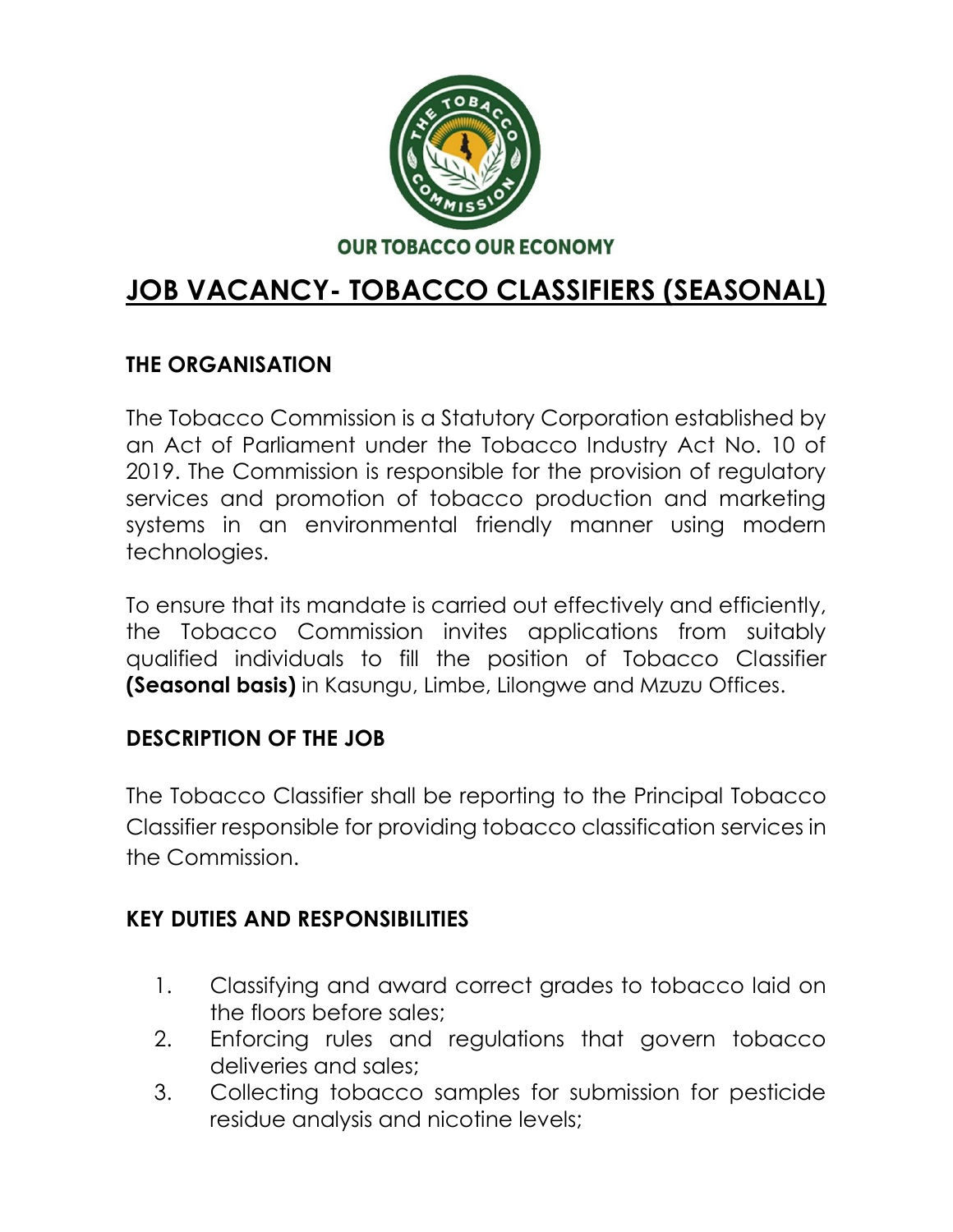- 4. Conducting tobacco classification, grading, and presentation courses;
- 5. Preparing and submitting of weekly, monthly and annual sales reports;
- 6. Identifying pest-infected tobacco bales for necessary remedial action;
- 7. Solving job-related challenges;
- 8. Preparing and submitting reports on tobacco crop assessment surveys;

## **QUALIFICATIONS:**

The desired candidate must possess at least a Diploma in Agriculture with traceable experience in tobacco production and marketing.

## **PERSON SPECIFICATIONS**

The desired candidate must demonstrate the following person specifications:

- 1. Knowledge of the fabric of the tobacco industry in Malawi
- 2. Basic knowledge of tobacco production and marketing and its related challenges
- 3. Good interpersonal and communication skills
- 4. Attention to detail
- 5. Good analytical skills and ability to resolve issues with speed
- 6. Impartiality, objectivity and high levels of integrity

## **METHOD OF APPLICATION**

Interested persons with the specified qualifications and experience should submit their applications under confidential by post enclosing copies of certificates and a detailed Curriculum Vitae